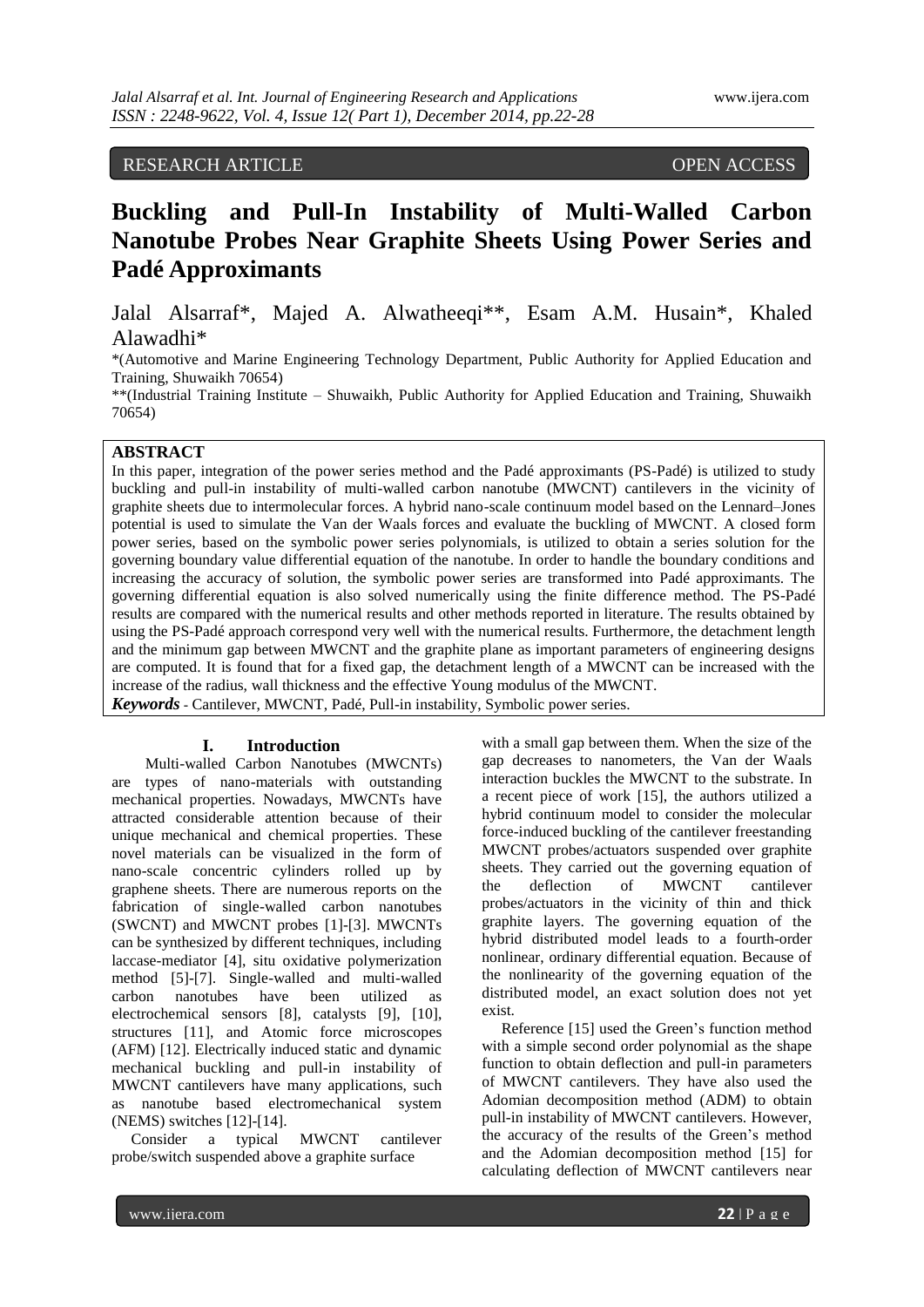the pull-in instability is not perfect. Reference [16] examined a monotone positive solution to obtain a resolution for the buckling of MWCNTs. The monotone solution is a comparatively accurate solution for low values of intermolecular forces, but it fails to evaluate the pull-in instability of MWCNT cantilevers.

 The combination of any series solutions with the Padé approximants provides a powerful tool for increasing the accuracy of boundary value problems [17]-[19]. Hence, the accuracy of the series methods can be enhanced by using Padé approximants.

 In this study, in order to obtain an accurate analytical solution for pull-in instability of MWCNTs in the vicinity of graphite sheets, integration of symbolic power series with Padé approximants (PS-Padé) is used as a new approach to study the buckling and pull-in instability of MWCNT cantilever actuators. A fair comparison is made between the method presented and numerical results as well as between the Adomian decomposition method and monotone solution reported in literature.

#### **II. Mathematical Model**

Fig. 1 shows a physical schematic of a typical MWCNT cantilever near a surface consisting of *N* graphene layers, with interlayer distance *d*. The length of MWCNT is *L*, the mean radius value is  $R_W$ , the number of walls of nanotube is  $N_W$ , and the gap between MWCNT and the graphite surface is *D.*



Fig. 1 Schematic of a MWCNT cantilever in the vicinity of graphite sheets

 Based on continuum mechanics, a MWCNT is modeled by concentric cylindrical tubes. *E* is the Young's modulus of MWCNT which typically is in the range of 0.9 to 1.2 TPa, and the cross-sectional moment of inertia *I* is equal to  $\pi (R_o^4 - R_i^4)/4$  [15]. By neglecting the effect of large displacement (finite kinematics) for  $L/D_e > 10$  and applying the Euler theory [20], [21], the governing equation of a MWCNT cantilever can be written as the following boundary value ordinary differential equation [15]:

$$
E_{\text{eff}} I \frac{d^4 U}{dX^4} = q_{\text{vdW}} (D - U) \tag{1-a}
$$

 subject to the following geometrical boundary conditions at fixed end:

$$
U(0) = \frac{dU}{dX}(0) = 0
$$
 (1-b)

 and, natural boundary conditions at free end, as follows:

$$
\frac{d^2U}{dX^2}(L) = \frac{d^3U}{dX^3}(L) = 0
$$
 (1-c)

 where *X* is the position along MWCNT measured from the bending side, *U* is the deflection of MWCNT cantilever and  $q_{Wdv}$  is the intermolecular force per unit length of MWCNT. According to the

work of [15], 
$$
q_{Wdv}
$$
 can be represented as follows:  
\n
$$
q_{Wdv} = \begin{cases}\n\frac{C_6 \sigma^2 \pi^2 N_W R_W}{d (D-U)^4}\n\end{cases}
$$
\nFor large number of layers (2)  
\n
$$
\frac{4C_6 \sigma^2 \pi^2 N N_W R_W}{d (D-U + Nd/2)^4}
$$
 For small number of layers

In (2),  $\sigma \approx 38$ nm<sup>-2</sup> [22] is the graphene surface density and  $C_6 = 15.2 eV \hat{A}^6$  is the attractive constants for the carbon–carbon interaction [23]. By substituting (2) in (1) and using the following substitutions:

$$
x = \frac{X}{L}, \qquad u = \begin{cases} \frac{U}{D} & (n = 4) \\ \frac{U}{D + Nd/2} & (n = 5) \end{cases}
$$
 (3-a)

and:

length of *x*.

$$
f_{n} = \begin{cases} \frac{C_{6}\sigma^{2}\pi^{2}N_{W}R_{W}L^{4}}{dE_{eff}ID^{5}} & (n = 4) \\ \frac{4C_{6}\sigma^{2}\pi^{2}NN_{W}R_{W}L^{4}}{E_{eff}I(D+Nd/2)^{6}} & (n = 5) \end{cases}
$$
(3-b)

 the dimensionless form of (1) can be obtained as follows:

$$
\frac{d^4u}{dx^4} = \frac{f_n}{(1 - u(x))^n} \tag{4-a}
$$

$$
ax \t(1-u(x))
$$
  
 
$$
u(0) = u'(0), \t at \t x = 0, \t (4-b)
$$
  
 
$$
u''(1) = u'''(1) = 0, \t at \t x = 1 \t (4-c)
$$

In the following text, 
$$
n = 4
$$
 and  $n = 5$  correspond  
to the large number and small number of graphene  
layers, accordingly. In the equations, prime denotes  
differentiation with respect to non-dimensional

#### **III. Analytical Solution**

Equation (4-a) subject to (4-b) and (4-c) can be solved using a symbolic power series enhanced with Padé approximants. The basic idea of the symbolic power series method and Padé approximants are explained in the works of [17], [18] and also [24], [25].

III.1 Symbolic Power Series Method

Based on the symbolic power series method, the fourth-order differential equation of (4-a) can be written as a system of four first order differential equation, as follows:

www.ijera.com **23** | P a g e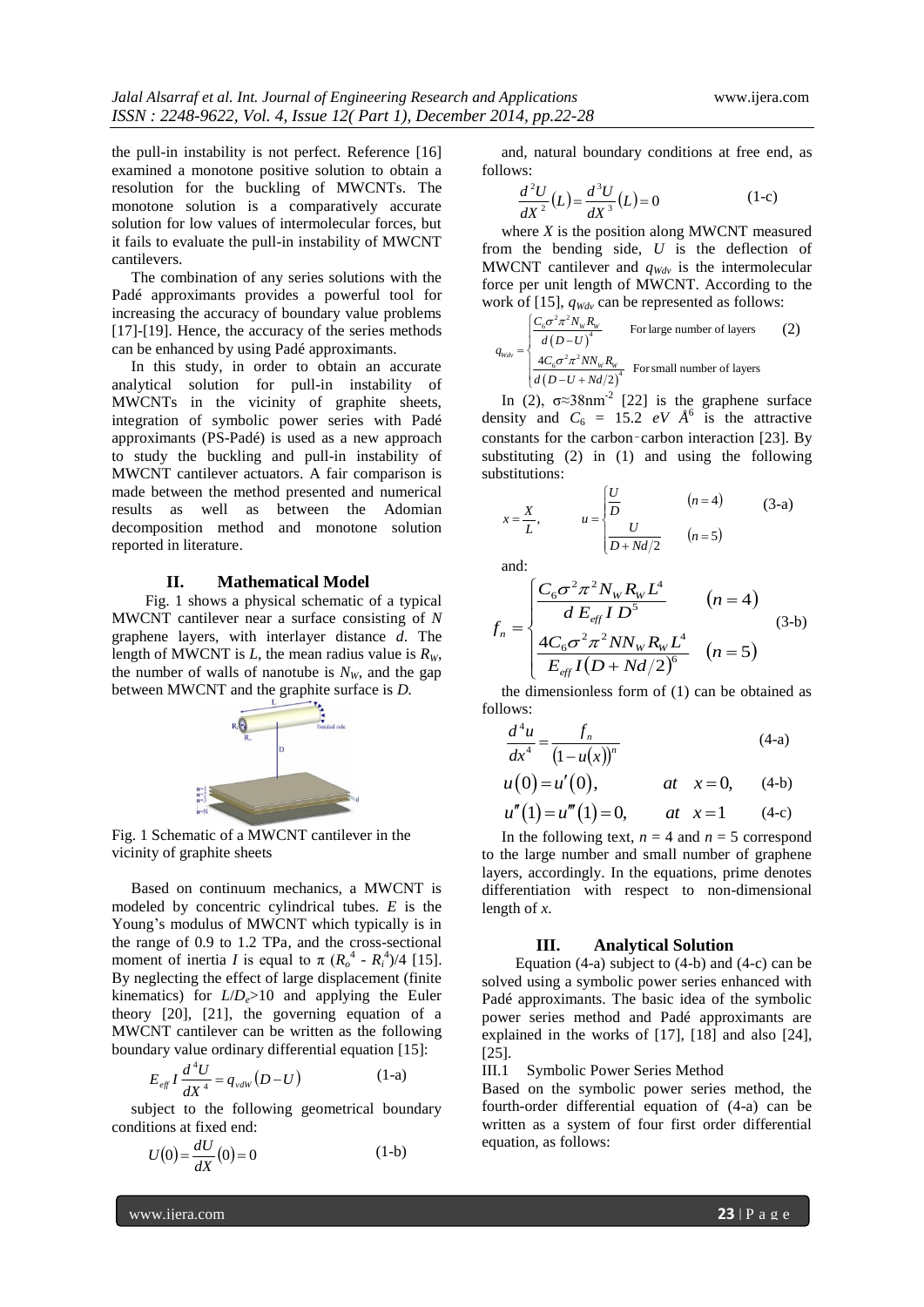$$
\frac{du_1(x)}{dx} = u_2(x)
$$
\n
$$
\frac{du_2(x)}{dx} = u_3(x)
$$
\n
$$
\frac{du_3(x)}{dx} = u_4(x)
$$
\n
$$
\frac{du_4(x)}{dx} = \frac{f_n}{(1 - u_1(x))}^{n}
$$
\n(5)

subject to the following boundary conditions:  
\n
$$
u_1(0) = 0
$$
,  $u_2(0) = 0$ , (6)  
\n $u_3(0) = P$ ,  $u_4(0) = Q$ 

and to the constraints which come from (4-c):

$$
u_3(1)=0
$$
,  $u_4(0)=0$ , (7)

 Here, *P* and *Q* are constants which later will be computed from the boundary conditions, (4-c) or (7). Based on the method of symbolic power series introduced by [17], [18], the solution procedure is started as follows:

$$
u_1(x) = 0 + e_1
$$
  
\n
$$
u_2(x) = 0 + e_2
$$
  
\n
$$
u_3(x) = P + e_3
$$
  
\n
$$
u_4(x) = f_n + e_4
$$
  
\n(8)

 Substituting (8) in (5) and neglecting higher order terms yields:

$$
e_1 + 0 = 0,
$$
  
\n
$$
e_2 - P = 0,
$$
  
\n
$$
e_3 - Q = 0,
$$
  
\n
$$
e_4 - f_n = 0,
$$
\n(9)

$$
\begin{array}{cc}\n c_4 & j_n \end{array} \quad \text{or} \quad \begin{array}{cc}\n c_4 & c_4 \\
 c_5 & c_6\n \end{array}
$$

Solving (9) for  $e_1$  to  $e_4$  and substituting the obtained values into (8) and considering a higher term gives the first approximation of the solution as:

$$
u_1(x) = 0 + e_1 x^2
$$
  
\n
$$
u_2(x) = Px + e_2 x^2
$$
  
\n
$$
u_3(x) = P + Qx + e_3 x^2
$$
  
\n
$$
u_4(x) = Q + f_n x + e_4 x^2
$$
\n(10)

 Again, substituting (10) in (5) and neglecting higher order terms yields:

$$
P - 2e_1 = 0,
$$
  
\n
$$
Q - 2e_2 = 0,
$$
  
\n
$$
2e_3 - f_n = 0,
$$
  
\n
$$
2e_4 = 0,
$$
  
\n(11)

Substituting the new values of  $e_1$  to  $e_4$  into (10) and considering a higher term results in:

$$
u_1(x) = \frac{P}{2}x^2 + e_1x^3
$$
  
\n
$$
u_2(x) = \frac{Q}{2}x^2 + Px + e_2x^3,
$$
  
\n
$$
u_3(x) = \frac{f_n}{2}x^2 + Qx + P + e_3x^3
$$
  
\n
$$
u_4(x) = Q + f_nx + e_4x^3
$$

By substituting  $e_1$  to  $e_4$  in (5) and repeating this procedure, the following power series for *u*<sub>1</sub> is obtained after eight iterations:<br>  $u_1(x) = \frac{P}{2}x^2 + \frac{Q}{6}x^3 + \frac{f_1}{24}x^4 + \frac{\eta f_1 P}{720}x^6 + \frac{\eta f_0 Q}{5040}x^7 + \left(\frac{n(n+1)f_0 P^2}{134400} + \frac{\eta f_0^2}{40320}\right)x^8 + O(x^9)$ 

ploce the following power series for 
$$
u_1
$$
 is obtained after eight iterations:  
\n
$$
u_1(x) = \frac{P}{2}x^2 + \frac{Q}{6}x^3 + \frac{f_a}{24}x^4 + \frac{\eta f_a P}{720}x^6 + \frac{\eta f_a Q}{5040}x^7 + \left(\frac{n(n+1)f_a P^2}{13440} + \frac{\eta f_a^2}{40320}\right)x^8 + O(x^9)
$$
\n(13)

 Continuing this procedure results in a symbolic power series with higher terms. Here, undetermined coefficients, *P* and *Q*, correspond to the second and third derivatives of beam deflection with respect to *x* at  $x = 0$ , accordingly. These coefficients can be evaluated using natural boundary conditions at free end (i.e.  $u_2(1) = 0$  and  $u_3(1) = 0$ )

 The combination of any series solutions with the Padé approximation provides a powerful tool for handling initial or boundary value problems on infinite or semi-infinite domains [24]-[26]. In order to increase the accuracy of solution, the power series in the symbolic form and before computation of the unknown values of  $P$  and  $Q$ , can be converted to Padé approximation.

III.2 Padé Approximants

Any power series can be represented as a function *f*   $(x)$ , in the form of:

$$
f(x) = \sum_{i=0}^{\infty} a_i x^i
$$
 (14)

 where, the expansion of (14) is the fundamental starting point of any analysis using Padé approximants. The objective of the Padé approximants is to seek a rational function for the series. The Padé approximants converge on the entire real axis if the series solution is free of singularities on the real axis [24]. A Padé approximant is a rational fraction which provides us with more stable expression than the original power series. The notation for such a Padé approximant can<br>be defined as per [26]:<br> $a_+ + a_+ n + a_- n^2 + \cdots = \frac{p_0 + p_1 \eta + p_2 \eta^2 + \cdots + p_M \eta^M}{p_M}$  $1 \text{ and }$  approximant can<br> $1 \eta + p_2 \eta^2 + \cdots + p_M \eta^M$ 

be defined as per [26]:  
\n
$$
a_0 + a_1 \eta + a_2 \eta^2 + \dots = \frac{p_0 + p_1 \eta + p_2 \eta^2 + \dots + p_M \eta^M}{1 + q_1 \eta + q_2 \eta^2 + \dots + q_L \eta^L}
$$
\n(15)

Both sides of (14) are multiplied by the<br>denominator of the right-hand side of (15):<br> $a_0 + (a_1 + a_0 q_1)\eta + (a_2 + a_0 q_1 + a_0 q_2)\eta^2 + (a_3 + \sum_{i=1}^3 a_{i-4} q_i)\eta^3 + ... + (a_M + \sum_{i=1}^N a_{i-4} q_i)\eta^M + ...$ Both sides of (14) are multiplied by the<br>denominator of the right-hand side of (15):<br> $a_0 + (a_1 + a_0 q_1) \eta + (a_2 + a_1 q_1 + a_0 q_2) \eta^2 + (a_3 + \sum_{i=1}^3 a_{i-k} q_k) \eta^3 + ... + (a_M + \sum_{i=1}^M a_{i-k} q_i) \eta^M + ...$ 

Both sides of (14) are multiplied by the  
\nenominator of the right-hand side of (15):  
\n
$$
+(a_1 + a_0q_1)\eta + (a_2 + a_1q_1 + a_0q_2)\eta^2 + (a_3 + \sum_{k=1}^3 a_{l-k}q_k)\eta^3 + ... + (a_M + \sum_{k=1}^M a_{l-k}q_k)\eta^M + ... + (a_{M+L} + \sum_{k=1}^L a_{l-k}q_k)\eta^{M+L} = p_0 + p_1\eta + p_2\eta^2 + ... + p_M\eta^M + 0
$$

(16)

 By comparing the coefficients of both sides of (16), one can find that: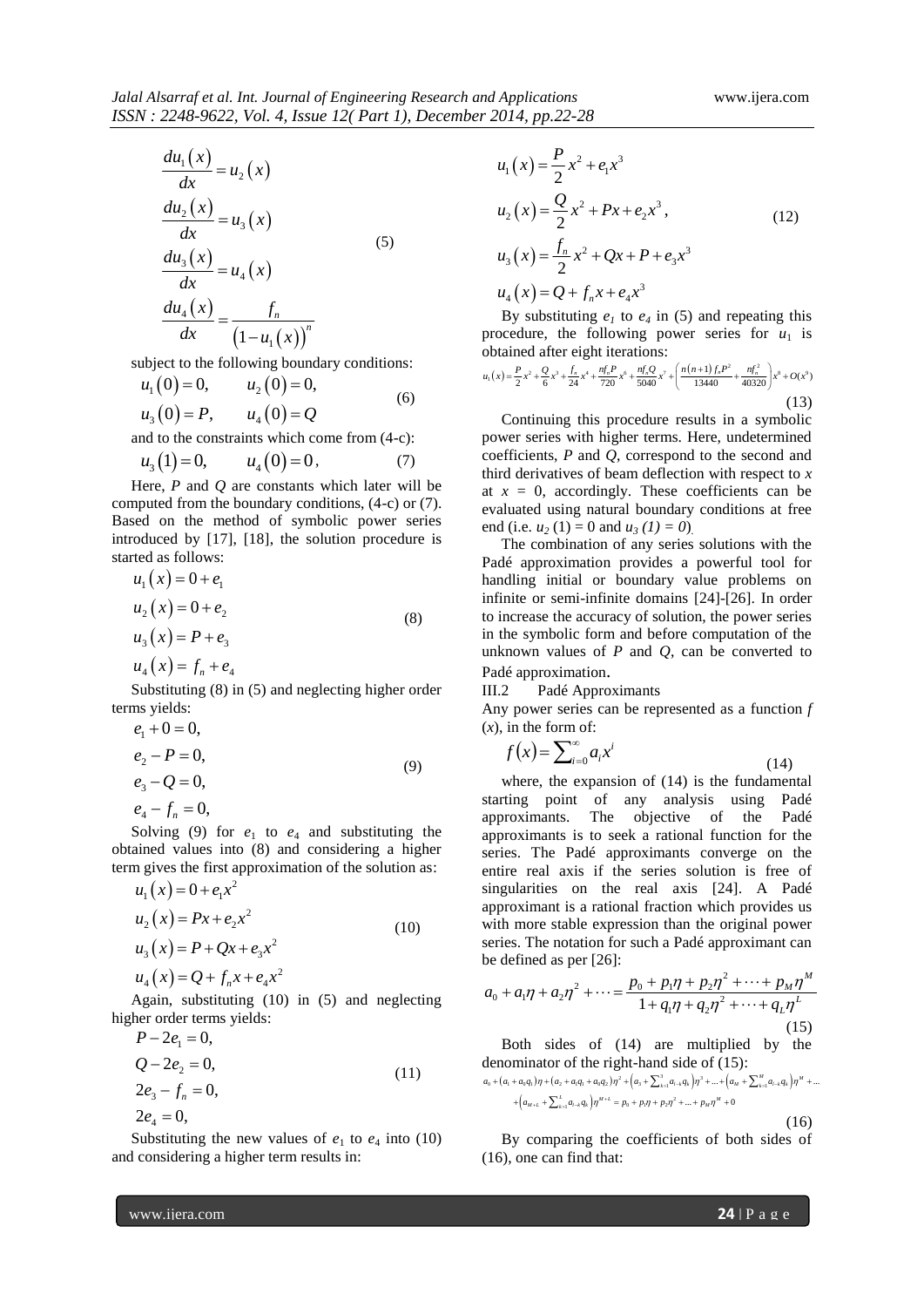$$
a_{l} + \sum_{k=1}^{M} a_{l-k} q_{k} = p_{l}, \quad l = 0, \cdots, M
$$
\n
$$
a_{l} + \sum_{k=1}^{L} a_{l-k} q_{k} = 0, \quad l = M+1, \cdots, M+L \tag{18}
$$

$$
a_{l} + \sum_{k=1}^{L} a_{l-k} q_{k} = p_{l}, \quad l = 0, \dots, m
$$
  
\n
$$
a_{l} + \sum_{k=1}^{L} a_{l-k} q_{k} = 0, \quad l = M+1, \dots, M+L \quad (18)
$$

 *M* and *L* are the degrees of numerator and denominator in the Padé series, respectively. By solving the linear equation, (18), the  $q_k$  ( $k=1,...,L$ ) is determined. After that, by substituting  $q_k$  in (17),  $p_l$  $(l=0,...,M)$  will be determined. For instance, by following this procedure, the Padé series of (13) with the size of  $\{2, 2\}$  for  $u_l$  can be obtained as follows.

From (18) with *L*=2 and *M*=2:

$$
\begin{cases} a_3 + a_2 q_1 + a_1 q_2 = 0 \\ a_4 + a_3 q_1 + a_2 q_2 = 0 \end{cases}
$$
 (19)

Solving for 
$$
q_1
$$
 and  $q_2$ :  
\n
$$
q_1 = \frac{a_2 a_3 - a_1 a_4}{a_1 a_3 - a_2^2}, \qquad q_2 = \frac{a_2 a_4 - a_3^2}{a_1 a_3 - a_2^2} \qquad (20)
$$

From (17) with *M*=2:

$$
\begin{cases}\np_0 = a_0 \\
p_1 = a_1 + a_0 q_1 \\
p_2 = a_2 + a_1 q_1 + a_0 q_2\n\end{cases}
$$
\n(21)

 After substituting the obtained coefficients and simplification, the Padé series of  $u_1$  with the size of

{2, 2} is as follows:  
\n
$$
u_1(x) = \frac{3}{2} \frac{P^3 x^2}{3P^2 - QPx + \left(-\frac{1}{4}f_nP + \frac{1}{3}Q^2\right)x^2}
$$
\n(22)

 If the order of Padé approximation increases, the accuracy of the solution increases [25], [26].

#### **IV. Results and Discussion**

In order to verify the convergence of Padé approximants, deflection of a typical nanotubeactuator, which is used in the work of [15], is computed analytically using the symbolic power series method. Then the power series are converted to Padé approximants. The solution results are compared with the numerical results as well as the monotone method [16], the Green's method and Adomian decomposition method [15]. Numerical results are obtained using the finite difference method based on collocation points and Newton's method [27], [28]. A highly accurate solution with a relative tolerance of  $10^{-8}$  is achieved. Table 1 and Table 2 compare MWCNT cantilever tip deflection  $(u_{tip})$ , computed using different terms of symbolic power series and different sizes of Padé approximants, respectively. These tables ensure the convergence and accuracy of the power series and Padé approximants. Table 2 reveals that higher accuracy can be obtained by evaluating more terms of the Padé approximants.

The relative error is computed from:

$$
Error = \left| \frac{u_{Analytical} - u_{Numerical}}{u_{Numerical}} \right| \tag{23}
$$

 where, *uAnalytical and uNumerical* are the MWCNT cantilever tip deflection, computed from the analytical method (i.e. PS or PS-Padé) and the tip deflection computed using numerical method, respectively. The *Error* represents the relative error.

Table 1

## The Evaluated Tip Deflection of a Typical MWCNT Cantilever Using Different Terms of PS Method for  $f<sub>n</sub>=0.5$

| $\sim$ $\mu$                    |                                |                |                                |                |  |  |  |  |
|---------------------------------|--------------------------------|----------------|--------------------------------|----------------|--|--|--|--|
| <b>Series</b><br>Size           | Tip<br>Deflection<br>$PS, n=4$ | Error<br>$n=4$ | Tip<br>Deflection<br>$PS, n=5$ | Error<br>$n=5$ |  |  |  |  |
| 4                               | 0.06250                        | 1.903E-01      | 0.06250                        | 2.491E-01      |  |  |  |  |
| 5                               | 0.06250                        | 1.903E-01      | 0.06250                        | 2.491E-01      |  |  |  |  |
| 6                               | 0.08657                        | 1.215E-01      | 0.09533                        | 1.453E-01      |  |  |  |  |
| 7                               | 0.07215                        | 6.525E-02      | 0.07516                        | 9.700E-02      |  |  |  |  |
| 8                               | 0.08228                        | 6.592E-02      | 0.09350                        | 1.233E-01      |  |  |  |  |
| 9                               | 0.07396                        | 4.190E-02      | 0.07737                        | 7.046E-02      |  |  |  |  |
| 10                              | 0.07946                        | 2.945E-02      | 0.08842                        | 6.228E-02      |  |  |  |  |
| 11                              | 0.07564                        | 2.015E-02      | 0.07983                        | 4.087E-02      |  |  |  |  |
| 12                              | 0.07833                        | 1.476E-02      | 0.08613                        | 3.479E-02      |  |  |  |  |
| 13                              | 0.07646                        | 9.511E-03      | 0.08137                        | 2.236E-02      |  |  |  |  |
| 14                              | 0.07772                        | 6.816E-03      | 0.08475                        | 1.826E-02      |  |  |  |  |
| 15                              | 0.07684                        | 4.494E-03      | 0.08223                        | 1.211E-02      |  |  |  |  |
| 16                              | 0.07743                        | 3.087E-03      | 0.08400                        | 9.263E-03      |  |  |  |  |
| Numerical                       | 0.077192                       |                | 0.083233676                    |                |  |  |  |  |
| ---<br>$\overline{\phantom{a}}$ |                                |                |                                |                |  |  |  |  |

Table 2

The Evaluated Tip Deflection of a Typical MWCNT Cantilever Using Different Terms of PS-Padé for *fn*=0.5

|           | Tip        |                     | Tip        |           |  |
|-----------|------------|---------------------|------------|-----------|--|
| Padé      | Deflection | Error               | Deflection | Error     |  |
| Size      | PS-Padé,   | PS-Padé,<br>$(n=4)$ |            | $(n=5)$   |  |
|           | $(n=4)$    |                     | $(n=5)$    |           |  |
| ${2,2}$   | 0.07368    | 4.544E-02           | 0.07405    | 1.103E-01 |  |
| $\{3,3\}$ | 0.07525    | 2.519E-02           | 0.08009    | 3.777E-02 |  |
| ${4.41}$  | 0.07724    | 5.716E-04           | 0.08344    | 2.449E-03 |  |
| ${5.5}$   | 0.07710    | 1.148E-03           | 0.08353    | 3.504E-03 |  |
| ${6,6}$   | 0.07719    | 1.795E-05           | 0.08323    | 3.415E-05 |  |
| ${7.7}$   | 0.07719    | 2.054E-06           | 0.08323    | 4.200E-06 |  |
| ${8.8}$   | 0.07719    | 9.067E-07           | 0.08324    | 2.537E-05 |  |
| ${9.9}$   | 0.07719    | 1.460E-08           | 0.08323    | 5.240E-08 |  |
| Numerical | 0.0771924  |                     | 0.0832336  |           |  |

 The results in Table 2 show the relative error between analytical and numerical results is less than 0.0034% by selecting PS- Padé size of {6,6}. It is worth noticing that the Padé approximants with size {6,6} are obtained from 15 terms of power series (i.e.  $O(x^{16})$ ). Comparing this error with the same series size of the PS method (i.e. 15 terms and relative error of 1.2%), shows the PS- Padé method could compute deflection of MWCNT cantilever with more accuracy than the PS method. The results of PS- Padé with size of  $\{6, 6\}$  with 0.0034% error are very similar to the numerical results. Therefore, the Padé size of {6, 6} is selected, for convenience. IV.1 Instability Study

In order to study pull-in instability of multi-wall carbon nanotube cantilevers, (4) is solved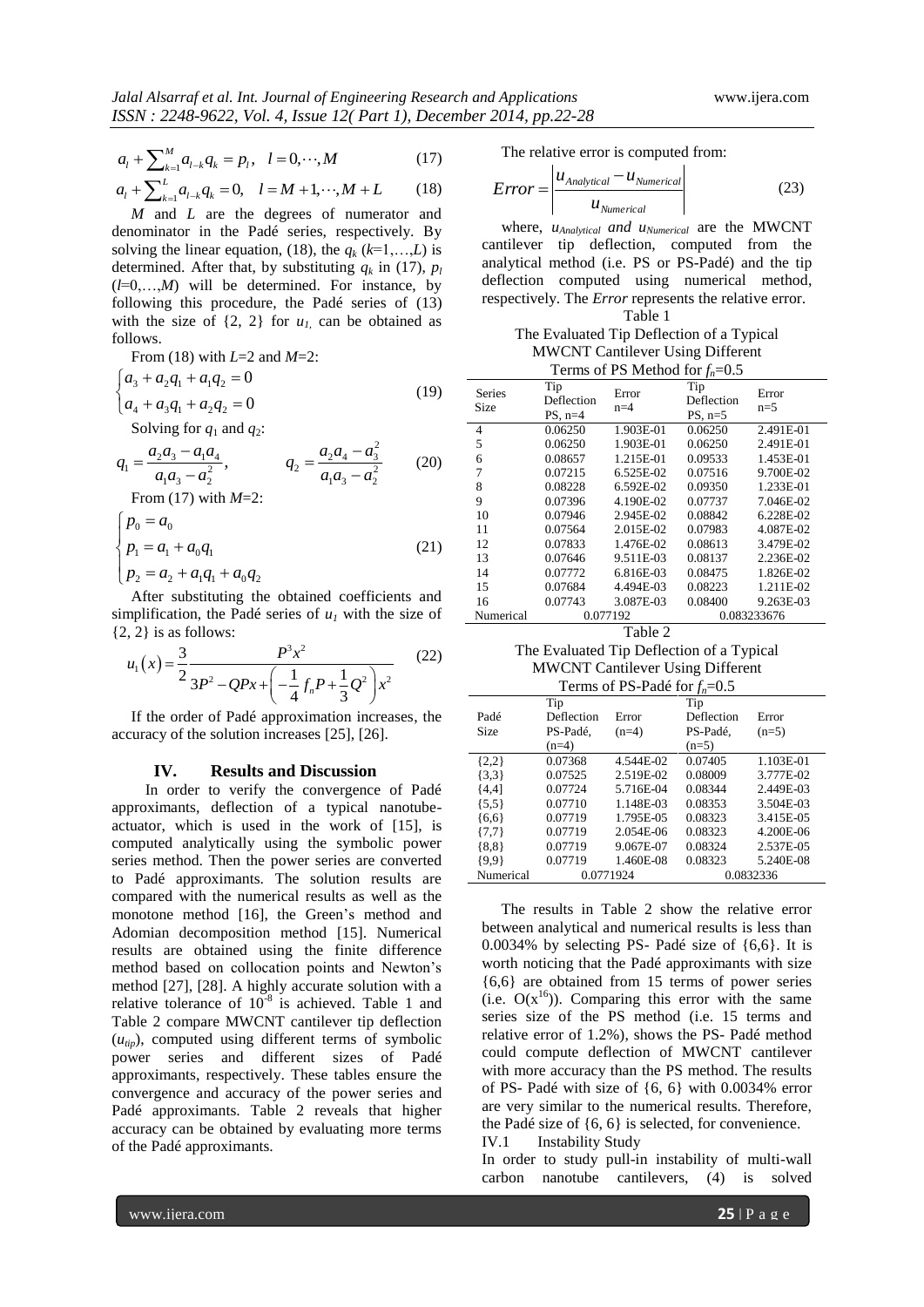numerically simulated and the results are compared with the results of the PS-Padé method. The results show that for  $f_n$  greater than critical value of intermolecular force  $(f^*)$ , a numerical solution does not exist and the MWCNT collapses on to the sheets. The pull-in value of MWCNT-graphite attraction and the MWCNT pull-in tip deflection can also be evaluated using the PS-Padé technique by setting  $du(1)/df_n \rightarrow \infty$  in the solution.

The relationship between  $f_n$  and  $u_{tip}$  are presented in Figs. 2 and 3 for large and small numbers of graphene layers. Fig. 3 depicts the non-dimensional tip deflection of MWCNT which it increases from zero to pull-in instability as  $f_n$  raises from zero to  $f^*_{n}$ . Table 3 compares the obtained values of  $f^*$  using different methods for large and small numbers of graphene layers. When intermolecular attraction exceeds the critical value of  $f^*_{n}$ , no solution exists and the instability occurs.



Fig. 2 Relation between *f<sup>n</sup>* and MWCNT cantilever tip deflection in the vicinity of large number of graphene layers (*n*=4)



Fig. 3 Relation between  $f_n$  and MWCNT cantilever tip deflection in the vicinity of small number of graphene layers  $(n=5)$ 

| Table 3<br>Comparison of $f_{n}^{*}$ obtained by different methods |                |                  |         |                  |  |  |  |  |
|--------------------------------------------------------------------|----------------|------------------|---------|------------------|--|--|--|--|
| Model                                                              | $f^*_{n}(n=4)$ | error<br>$(n=4)$ | $(n=5)$ | error<br>$(n=5)$ |  |  |  |  |
| Numerical<br>Solution                                              | 0.939          |                  | 0.769   |                  |  |  |  |  |
| Monotone                                                           |                |                  |         |                  |  |  |  |  |
| Green's Function                                                   | 1.025          | 9.2              | 0.841   | 9.4              |  |  |  |  |
| Adomian method                                                     | 0.814          | 13.3             | 0.661   | 14               |  |  |  |  |
| 15 terms of<br>РS<br>series                                        | 0.810          | 13.7             | 0.670   | 12.9             |  |  |  |  |
| PS Padé $\{6,6\}$                                                  | 0.939          | Ω                | 0.769   |                  |  |  |  |  |

 The results in Figs. 2 and 3 and Table 3 reveal that the PS-Padé method is more accurate than other methods in comparison with the numerical results. The centerline deflection of a typical MWCNT under intermolecular force for a large number of graphene layers and a small number of graphene layers are shown in Fig. 4 and Fig. 5, respectively.



Fig. 4 Center line buckling of MWCNT for different values of  $f_n$  when  $n=4$ 



Fig. 5 Center line buckling of MWCNT for different values of  $f_n$  when  $n=5$ 

 These figures compare the PS-Padé results with the numerical results as well as with Green's function method and the Adomian method [15]. The obtained PS-Padé solution at the onset of pull-in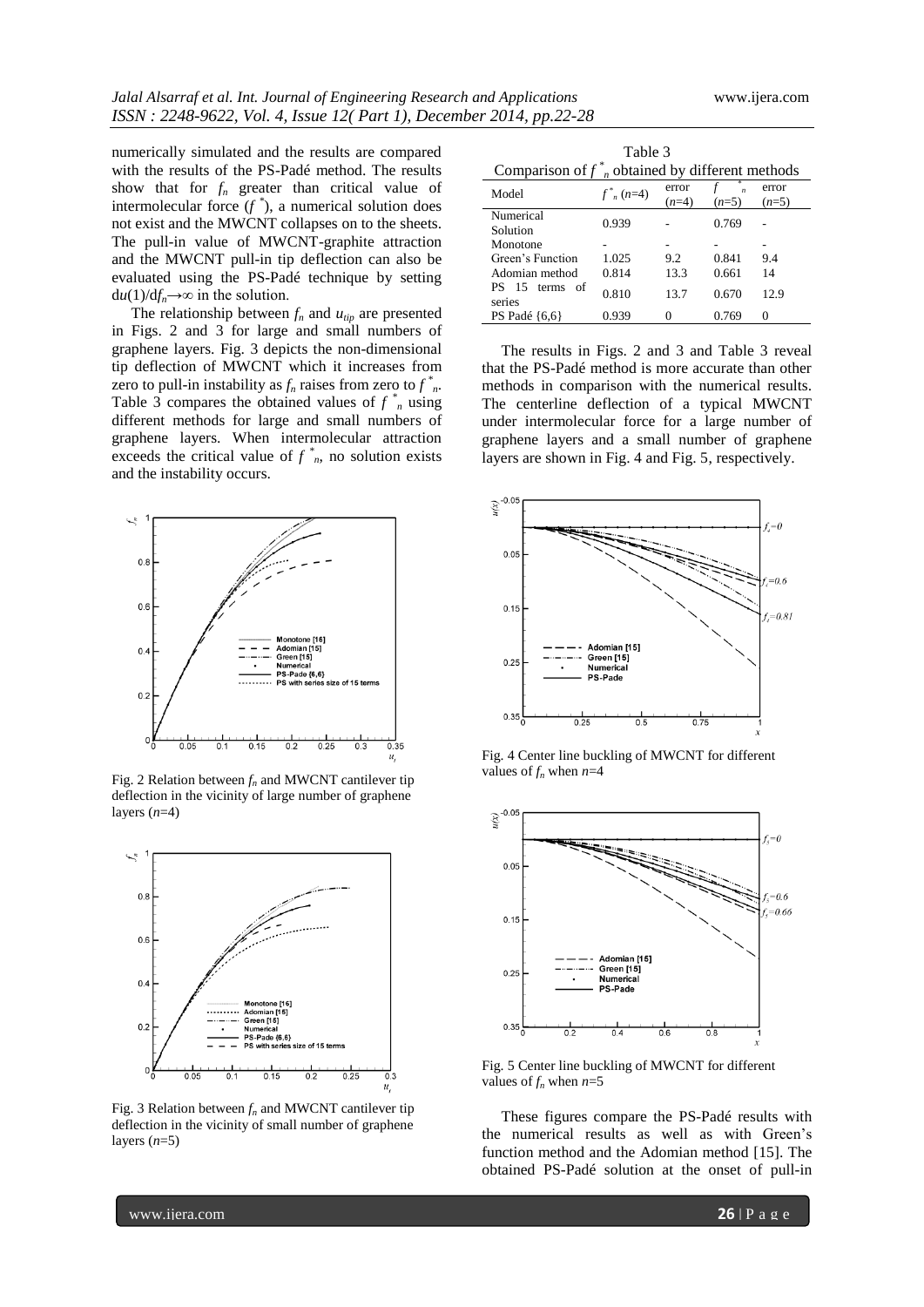instability for the large number of graphene layers (i.e.  $n=4$ ) is as follows:<br>  $\frac{(5322605345000x^2+1658444884000x^1\cdot2348055234000x^4+69078875300x^5+290980676200x^6)}{59001369930000+9353512630000x-571657749500x^3+920941$ (i.e.  $n=4$ ) is as follows:<br>  $(5322605345000x^2+1658444884000x^3+2348055234000x^4+69078875300x^5+290980676200x^6)$ 11.8220111y 101 The Targe Humber of graphene rayers<br>
(i.e.  $n=4$ ) is as follows:<br>  $\frac{(5322605345000x^2+1658444884000x^3-2348055234000x^4+69078875300x^5+290980576200x^6)}{10901369930000+9353512630000x-571657749500x^3-920411$ 

 2 3 4 5 6 *u x*

(24)

 The PS-Padé solution at the onset of instability for the small number of graphene layers is: The PS-Padé solution at the onset of instability<br>for the small number of graphene layers is:<br> $\frac{(449476518000x^2+1100463496000x^2-1906546258000x^4+151168135800x^4+208062912800x^6)}{(10976849700000+8699010750000x+82895328200$  $(4449476518000x^2+1100463496000x^3-1906546258000x^4+151168135800x^5+208062912800x^6)$ 

(25) When the gap between the plane and the suspended nanotube is small enough, the nanotube may collapse on to the graphite sheets without applying voltage due to the intermolecular attractions. The stable length is an important parameter for design of nano-switches or AFM probes and some other engineering applications [12]-[14]. By substituting the obtained value of  $f^*$ at the onset of instability in definition of  $f_n$  (i.e. (3b)), then solving for corresponding minimum gap *(Dmin*) and detachment length *(Lmax)* of freestanding MWCNT, the following relations are obtained:

$$
L_{\text{max}} = \begin{cases} \sqrt[4]{\frac{0.939 \, dE t R_{\text{w}}^2 D^5}{C_6 \sigma^2 \pi N_{\text{w}}}} & \text{for } n = 4\\ \sqrt[4]{\frac{0.192 E t R_{\text{w}}^2 (D + Nd/2)^6}{(0.192 E t R_{\text{w}}^2 (D + Nd/2)^6}} & \text{for } n = 5 \end{cases}
$$
 (26)

$$
D_{\max} = \begin{cases} \sqrt[4]{\frac{0.72 \text{ EIR}_W (B + 1) \alpha_l z_j}{C_6 \sigma^2 \pi N_W}} & \text{for } n = 5\\ \sqrt[5]{\frac{1.065 C_6 \sigma^2 \pi N_W L^4}{dE t R_W^2}} & \text{for } n = 4\\ \sqrt[6]{\frac{5.201 C_6 \sigma^2 \pi N N_W L^4}{E t R_W^2}} - \frac{Nd}{2} & \text{for } n = 5 \end{cases} \tag{27}
$$

 Equation (26) shows the detachment length of a MWCNT would increase with an increase of the radius, wall thickness or effective Young modulus of the MWCNT.

#### **V. Conclusions**

A mathematical model based on a nano-scale continuum model and the Lennard–Jones potential is used to study buckling of MWCNT cantilevers near the graphite sheets. The governing equation leads to a fourth-order ordinary differential equation. Then, integration of the Adomian decomposition method and the Padé approximants is used as a new accurate technique to obtain a solution for buckling of MWCNT cantilevers. The ADM-Padé solution is compared with the numerical method, Green's function, the Adomian solution and a symbolic power series in figures and tables. Comparison between the Adomian results and ADM-Padé results show that Padé approximants enhanced the convergence of Adomian decomposition polynomials to handling the governing boundary value problem near the pull-in area. Finally, by using the ADM-Padé technique, the critical value of Van der Waals attraction  $(f^*_{n})$  and detachment length of MWCNT as basic parameters for design and

selecting components of nano-electro mechanical systems has been determined.

### **References**

- [1] L. Wang, T. A. Stueckle, A, Mishra, R. Derk, T. Meighan, V. Castranova, and Y Rojanasakul, Neoplastic-like transformation effect of single-walled and multi-walled carbon nanotubes compared to asbestos on human lung small airway epithelial cells, *Nanotoxicology, 8(5)*, 2014, 485-507.
- [2] K. Saeed and I. Khan, Preparation and properties of single-walled carbon nanotubes/poly (butylene terephthalate) nanocomposites, *Iranian Polymer Journal, 23(1)*, 2014, 53-58.
- [3] H. Zanin, E. Saito, H. J. Ceragioli, V. Baranauskas, and E. J. Corat, Reduced graphene oxide and vertically aligned carbon nanotubes superhydrophilic films for supercapacitors devices, *Materials Research Bulletin, 49*, 2014, 487-493.
- [4] G. Otrokhov, D. Pankratov, G. Shumakovich, M. Khlupova, Y. Zeifman, I. Vasil'eva, and A. Yaropolov, Enzymatic synthesis of polyaniline/multi-walled carbon nanotube composite with core shell structure and its electrochemical characterization for supercapacitor application, *Electrochimica Acta, 123*, 2014, 151-157.
- [5] Z. Z. Zhu, G. C. Wang, M. Q. Sun, X. Y. Li, and C. Z. Li, Fabrication and electrochemical characterization of polyaniline nanorods modified with sulfonated carbon nanotubes for supercapacitor applications, *Electrochimica Acta, 56(3)*, 2011, 1366-1372.
- [6] L. Fu and A. M. Yu, Carbon nanotubes based thin films: fabrication, characterization and applications, *Reviews on Advanced Materials Science, 36*, 2014, 40-61.
- [7] Q. Guo, D. Liu, X. Zhang, L. Li, H. Hou, O. Niwa, and T. You, Pd-Ni alloy Nanoparticle/Carbon Nanofiber Composites: Preparation, Structure, and Superior Electrocatalytic Properties for Sugar Analysis, *Analytical Chemistry, 86*, 2014, 5898-5905.
- [8] S. Ebrahim, R. El-Raey, A. Hefnawy, H. Ibrahim, M. Soliman, and T. M. Abdel-Fattah, Electrochemical sensor based on polyaniline nanofibers/single wall carbon nanotubes composite for detection of malathion, *Synthetic Metals, 190*, 2014, 13- 19.
- [9] J. Safari and S. Gandomi-Ravandi, Silver decorated multi-walled carbon nanotubes as a heterogeneous catalyst in the sonication of 2-